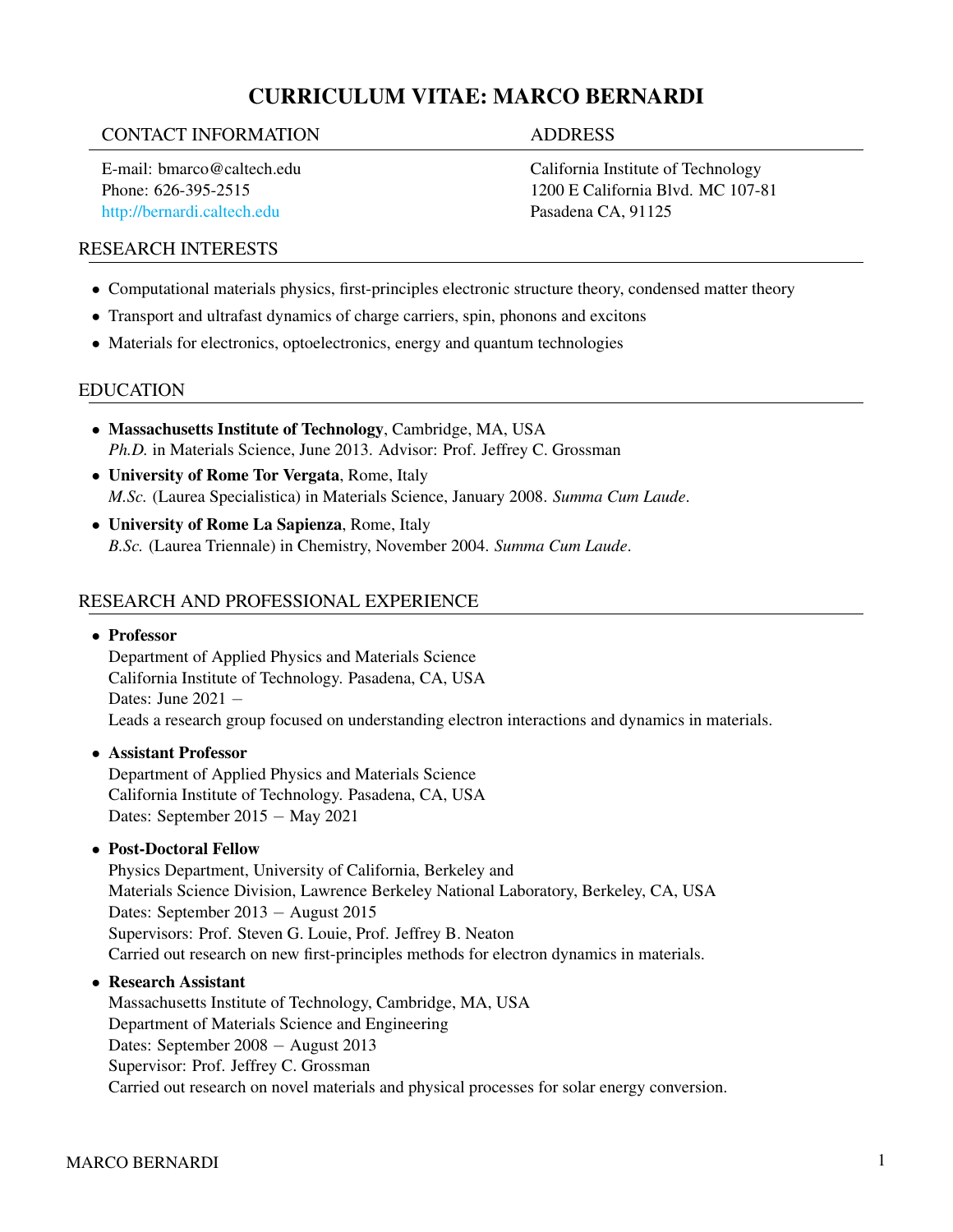#### HONORS AND AWARDS

- 2020 ISSNAF "Franco Strazzabosco" Young Investigator Award for research in engineering
- 2019 Emerging Young Investigator Award at the 4th Functional Oxide Thin Films Conference
- 2018 NSF CAREER Award
- 2017 Air Force Young Investigator Award
- 2015 Psi-K Volker Heine Young Investigator Award for electronic structure theory
- 2011 Intel Ph.D. Fellowship
- 2009 Graduate Student Exceptional Performance Award
- 2007 Australian Endeavour Research Fellowship

#### **TEACHING**

- Structure and Bonding in Materials (MS 131). Taught in Winter 2016, Fall 2016 & 2017, Winter 2019, 2020, 2021.
- Computational Solid State Physics and Materials Science (APh 256). Taught in Spring 2018.
- Introduction to Computational Methods for Science and Engineering (MS 141). Taught in Spring 2020 & 2021.

# CURRENT GRADUATE STUDENT ADVISEES

Applied Physics: Jinsoo Park, Benjamin Chang, Dhruv Desai, Yao Luo, David Abramovitch Materials Science: Xiao Tong, Shaelyn Iyer Physics: Jia (Kelly) Yao Chemistry: Khoa Le

### CURRENT POSTDOCTORAL ADVISEES

Ivan Maliyov, Sergio Pineda Flores

#### ALUMNI

#### Postdocs − current position:

Jin-Jian Zhou − Assistant Professor at Beijing Institute of Technology

Shiyuan Gao − Research Scientist at Johns Hopkins

Luis Agapito − Software engineer at Synopsys Inc.

Raffaello Bianco − Postdoc at U. Basque Country

#### Students − current position:

Vatsal Jhalani − Postdoc at NASA JPL Nien-En Lee − Engineer at Media Tek Inc. I-Te Lu − Humboldt Fellow and postdoc at Max Planck in Hamburg Hsiao-Yi Chen – Special Postdoctoral Fellow at RIKEN in Japan

#### PROFESSIONAL ACTIVITIES AND AFFILIATIONS

- Reviewer: Science, Nature Nanotechnology, Nature Materials, Nature Physics, Nature Communications, Science Advances, Scientific Reports, Physical Review Letters, Physical Review B, Physical Review X, Physical Review Materials, Applied Physics Letters, Nano Letters, ACS Nano, Materials Today Physics, Journal of Physical Chemistry Letters, Physical Chemistry Chemical Physics, Nanotechnology, Nanoscale (among others).
- Memberships: American Physical Society (APS), American Chemical Society (ACS), Materials Research Society (MRS), and The Minerals, Metals & Materials Society (TMS).
- Editor: Section editor for the 2019 Handbook of Materials Modeling (Springer).
- Organizer: Organized invited symposia on ultrafast dynamics for the 2020 and 2021 APS March Meetings.
- Consulting: Reviewed proposals for the Partnership for Advanced Computing in Europe (PRACE).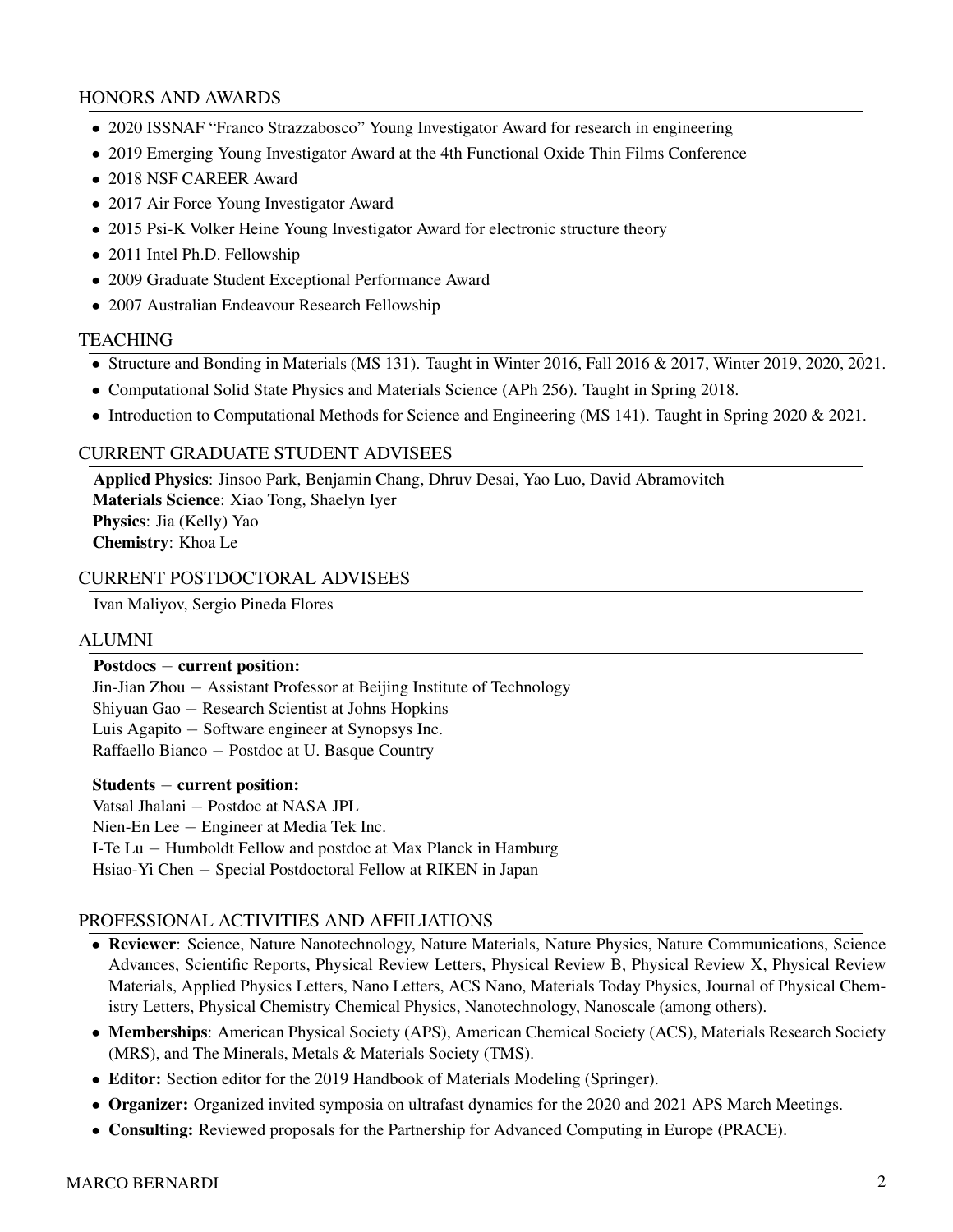## INVITED TALKS

- 2022 ICTP Workshop on Thermal Transport. Virtual. Advances in Computing Electron Interactions and Dynamics from First Principles.
- 2022 MRS Spring Meeting. Honolulu HI, USA. Nonequilibrium Dynamics of Interacting Electrons, Phonons and Excitons from First Principles.
- 2022 ACS Spring Meeting. San Diego CA, USA. Precise First-Principles Tools for Electron Dynamics in Quantum Materials.
- 2021 Quantum Materials and Devices Seminar, Harvard. Virtual. Novel Computational Tools for Electron Dynamics in Quantum Materials.
- 2021 MRS Spring Meeting. Virtual. Understanding Charge Transport in Transition Metal Oxides with Novel First-Principles Computational Methods.
- 2021 APS March Meeting. Virtual. Ultrafast Dynamics of Coupled Electrons, Phonons and Excitons from First Principles.
- 2021 Photon Science Seminar, SLAC / Stanford. Virtual. Ultrafast Dynamics of Coupled Electrons, Phonons and Excitons from First Principles.
- 2021 Berkeley Excited States Conference, UC Berkeley. Virtual. Ultrafast Dynamics of Coupled Electrons, Phonons and Excitons from First Principles.
- 2020 Psi-K Workshop on Electron-Phonon Interactions. San Sebastian, Spain (virtual). Ab Initio Electron-Phonon Interactions and Charge Transport − from Weak to Strong Coupling.
- 2020 ICTP Workshop on Excited Charge Dynamics in Semiconductors. Trieste, Italy (virtual). Ultrafast Dynamics of Coupled Electrons, Phonons and Excitons from First Principles.
- 2020 University of Illinois at Chicago, Physics Colloquium. Chicago IL, USA (virtual). Electron Dynamics in Materials from First Principles.
- 2020 University of Illinois Urbana-Champaign, Materials Science Seminar. Urbana IL, USA (virtual). Electron Dynamics in Materials from First Principles.
- 2020 Arizona State University, Materials Science Colloquium. Phoenix AZ, USA (virtual). Electron Dynamics in Materials from First Principles.
- 2020 U.S. Kavli Frontiers of Science Symposium of the National Academy of Sciences. Poster presentation (virtual).
- 2020 APS March Meeting. Denver CO, USA (virtual). Talk 1: Toward Precise First-Principles Simulations of the Ultrafast Dynamics of Electrons and Phonons. Talk 2 (given by my post-doc, Jin-Jian Zhou): Advances in Computing Charge Carrier Dynamics in Oxides.
- 2020 TMS Meeting (Computational Thermodynamics and Kinetics Symposium). San Diego CA, USA. Advances in Computing Electron Dynamics in Materials from First Principles.
- 2019 NanoGe Fall Meeting. Berlin, Germany. Advances in Computing Electron Dynamics in Perovskite Materials from First Principles.
- 2019 QuTech Colloquium, TU Delft. Delft, Netherlands. Electron Dynamics in Materials from First Principles.
- 2019 Flatiron Institute of the Simons Foundation. New York City, USA. Advances in Computing Electron Dynamics in Materials from First Principles.
- 2019 Psi-K Workshop on Ultrafast Physics from Molecules to Nanostructures. San Sebastian, Spain. Advances in Computing the Ultrafast Dynamics of Electrons, Phonons and Excitons from First Principles.
- 2019 University of Maryland, Physics Department Colloquium. Baltimore MD, USA. Electron Dynamics in Materials from First Principles.
- 2019 ACS Spring Meeting. Orlando FL, USA. Talk 1: Advances in Computing Charge Carrier Dynamics from First Principles. Talk 2: Light-Matter Interaction in Two-Dimensional Transition Metal Dichalcogenides.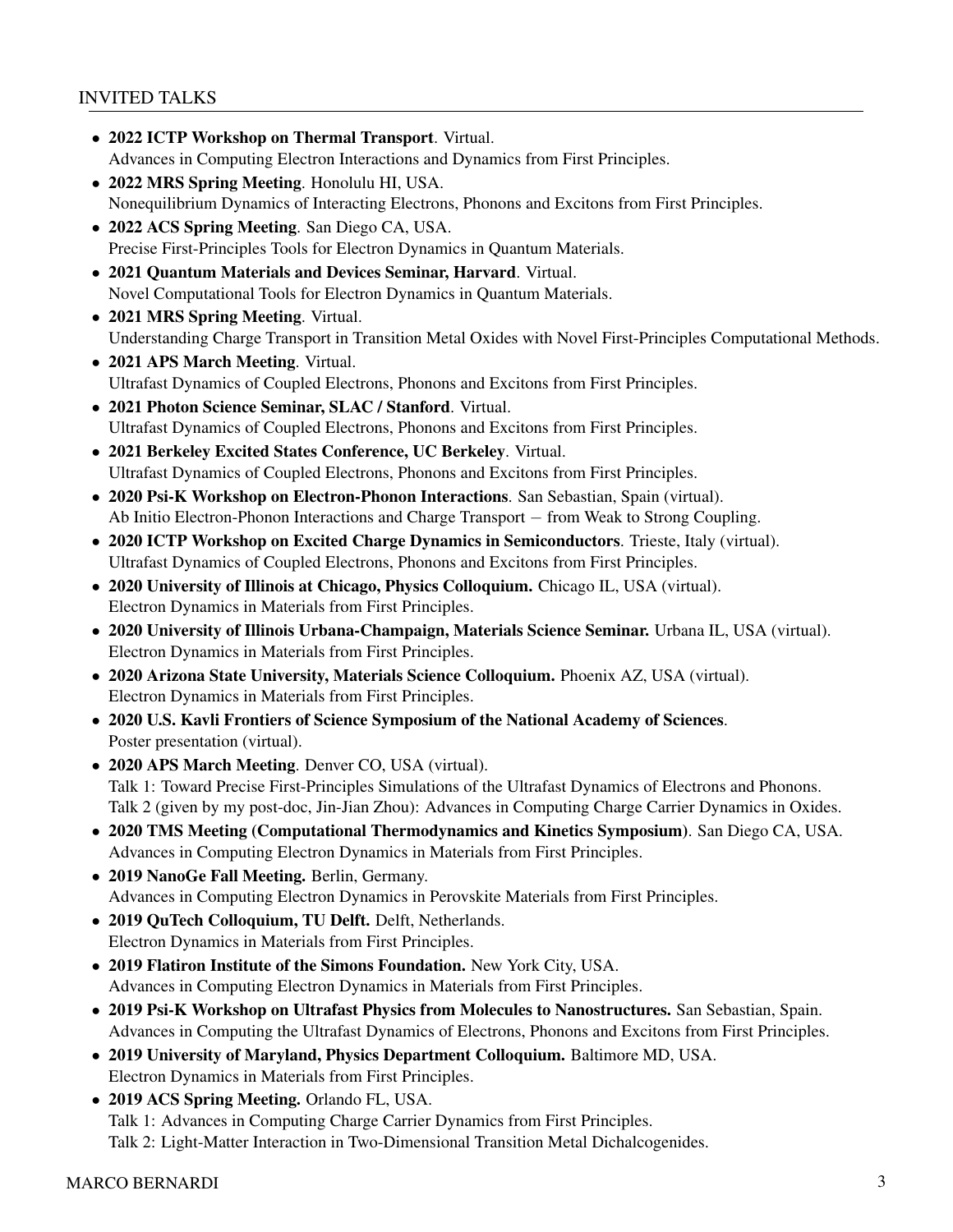- 2019 4th Functional Oxide Thin Films Conference. Torres Vedras, Portugal. Advances in Computing Charge Carrier Dynamics in Oxides from First Principles.
- 2019 UC Davis Chemistry Department Colloquium Davis CA, USA. Charge Carrier Dynamics in Materials from First Principles.
- 2018 Cal State Los Angeles Physics Department Colloquium Los Angeles CA, USA. Charge Carrier Dynamics in Materials from First Principles.
- 2018 International Conference on Non-equilibrium Dynamics in the Time Domain. Kerkrade, Netherlands. Advances in Computing Ultrafast Carrier and Exciton Dynamics from First Principles.
- 2018 UC Riverside Mechanical Engineering Department Colloquium. Riverside CA, USA. Advances in Computing Charge Carrier Dynamics from First Principles.
- 2018 Theory Symposium of the Max Planck Society. Berlin, Germany. Charge Carrier Dynamics from First Principles.
- 2018 APS March Meeting. Los Angeles CA, USA. Invited talk: Advances in Computing Charge Transport and Hot Carrier Dynamics from First Principles. Tutorial: Electron-Phonon Interactions from First Principles.
- 2017 TMS Meeting. San Diego CA, USA. Talk 1: Light-Matter Interaction in Two-Dimensional Transition Metal Dichalcogenides. Talk 2: Recent Advances in Electron-Phonon Calculations: Theory, Computation, and Applications.
- 2017 World Association of Theoretical and Computational Chemistry (WATOC). Munich, Germany. Advances in Computing Charge Carrier Dynamics from First Principles.
- 2017 UC Merced Physics Department Colloquium. Merced CA, USA. Advances in Computing Charge Carrier Dynamics from First Principles.
- 2017 EPFL Materials Science Department Colloquium. Lausanne, Switzerland. Ab Initio Electron-Phonon Calculations: Theory, Computation, and Application to Carrier Dynamics.
- 2017 Trinity College, Physics Department. Dublin, Ireland. Ab Initio Electron-Phonon Calculations: Theory, Computation, and Application to Carrier Dynamics.
- 2017 Cambridge University, Physics Department. Cambridge, UK. Charge Carrier Dynamics and Light Emission in Materials from First Principles.
- 2016 Keck Energy Materials Research Workshop. California State University, Long Beach CA. New Frontiers in Solar Cell Materials: Ultrathin, Ultrafast, and Complex.
- 2016 Biennial Total Energy and Force Methods Workshop. University of Luxembourg. Ultrafast Dynamics of Excited Electrons in Materials.
- 2016 Hume-Rothery Award Symposium, TMS Annual Conference. Nashville TN, USA. Ultrafast Dynamics of Excited Electrons in Materials.
- 2015 Oxford Materials Modeling Laboratory Seminar. Oxford, UK. Ultrafast Dynamics of Excited Electrons in Materials for Energy Applications.
- 2015 Thomas Young Center Soiree on Photovoltaics at Imperial College. London, UK. New Regimes for Solar Cell Materials: Ultrafast, Ultrathin, and Complex.
- 2015 Center for Free Electron Laser (CFEL) Theory Seminar. Hamburg, Germany. Ultrafast Dynamics of Excited Electrons in Materials for Energy Applications.
- 2015 Psi-K Conference (Volker Heine Young Investigator Award Symposium). San Sebastian, Spain. Ultrafast Dynamics of Excited Electrons in Materials for Energy Applications.
- 2015 27th Workshop on Recent Development in Electronic Structure Theory. Seattle WA, USA. Ultrafast Dynamics of Excited Electrons in Semiconductors and Metals for Energy Applications.
- 2015 Stanford Materials Science Colloquium. Stanford CA, USA. Ultrafast Dynamics of Excited Electrons in Semiconductors and Metals for Energy Applications.
- 2014 International Conference on the Physics of Semiconductors. Austin TX, USA. Hot Carriers in the First Picosecond After Sunlight Absorption in Silicon and GaAs from First-Principles.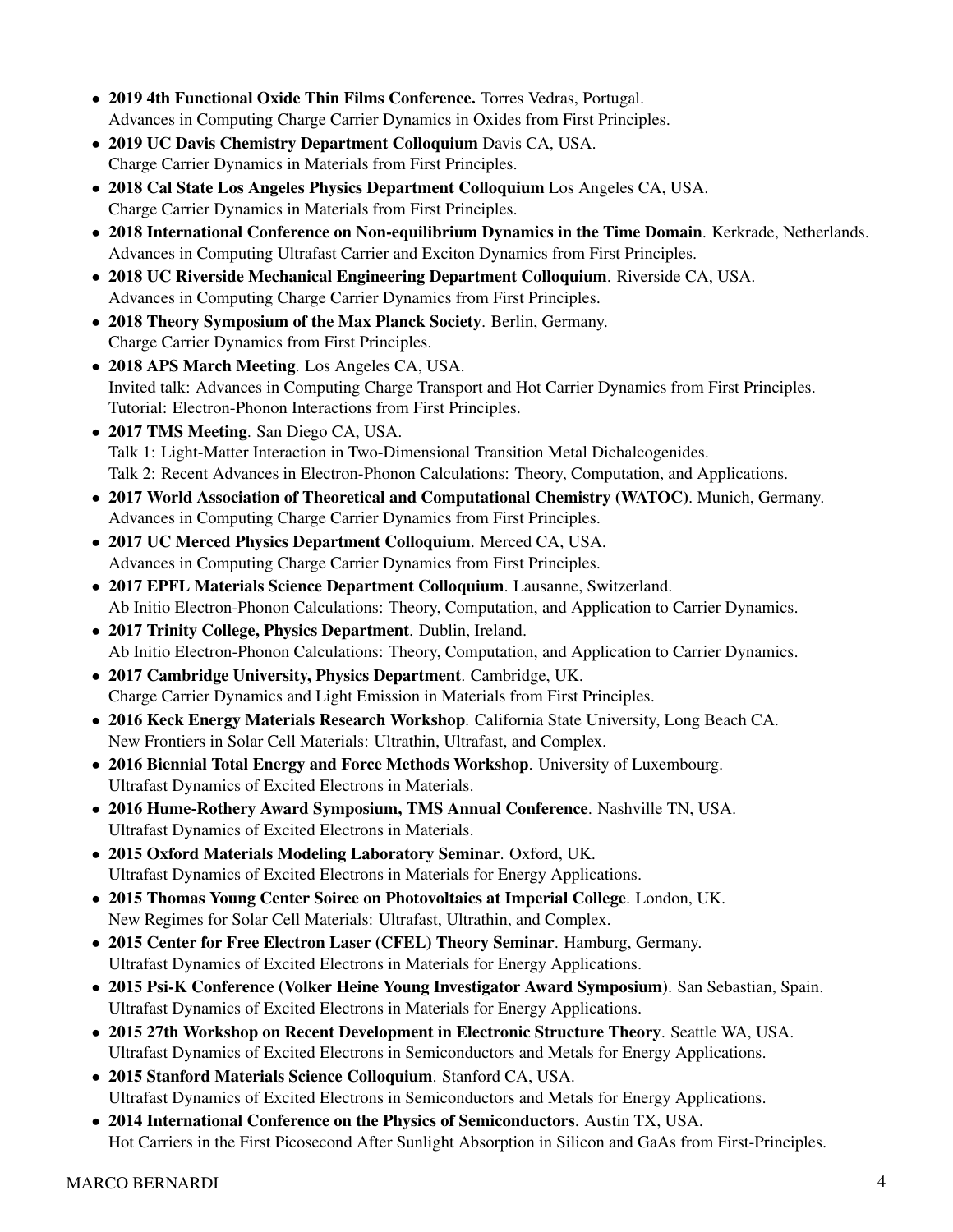- 2014 Caltech / HKUST Workshop on Fuel Cells and Electrolyzers. Hong Kong. Ultrafast Processes and Ultrathin Materials for Solar Energy Conversion.
- 2014 Technical University Federico Santa Maria − Physics Colloquium. Valparaiso, Chile. Ultrafast Processes and Ultrathin Materials in Solar Energy Conversion.
- 2013 APS March Meeting. Baltimore MD, USA. Computational Spectroscopy for Nanoscale Photovoltaics.
- 2013 Caltech Materials Science Department Colloquium. Pasadena CA, USA. Novel Materials, Theoretical Spectroscopy, and Multiscale Simulation in Nanoscale Photovoltaics.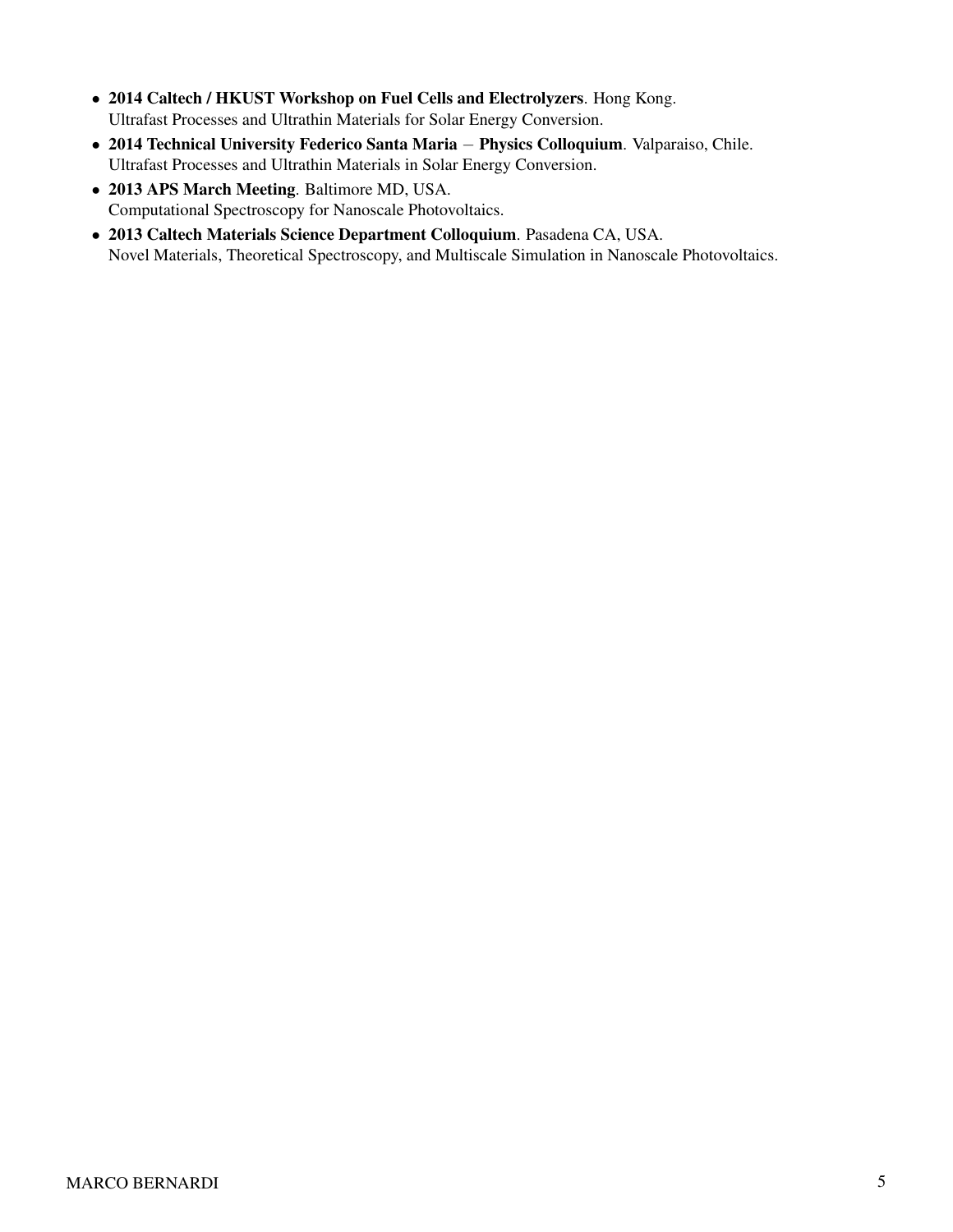# PUBLICATION LIST (PEER REVIEWED ARTICLES)

Metrics  $- h$ -index: 30 Citations: 5,400 (see [Google Scholar\)](https://scholar.google.com/citations?user=-0P8dHAAAAAJ&hl=en) See the magenta links for press articles on our work.

57. Y. Luo, B. K. Chang, M. Bernardi

Comparison of the Canonical Transformation and Energy Functional Formalisms for Ab Initio Calculations of Self-Localized Polarons. *Submitted*. Preprint: [arXiv 2203.00794](https://arxiv.org/abs/2203.00794)

- 56. H.-Y. Chen, A. Mitridate, T. Trickle, Z. Zhang, M. Bernardi, K. M. Zurek Dark Matter Direct Detection in Materials with Spin-Orbit Coupling. *Submitted*. Preprint: [arXiv 2202.11716](https://arxiv.org/abs/2202.11716)
- 55. B.K. Chang, J.-J. Zhou, N.-E. Lee and M. Bernardi Intermediate Polaronic Charge Transport in Organic Crystals from a Cumulant plus Green-Kubo First Principles Approach. *NPJ Computational Materials* 2022 (Accepted). Preprint: [arXiv 2106.09810](https://arxiv.org/abs/2106.09810)
- 54. I.-T. Lu, J.-J. Zhou, J. Park and M. Bernardi Ab Initio Ionized-Impurity Scattering and Charge Transport in Doped Materials. *Physical Review Materials (Letter)* 2022, 6, L010801. [DOI: 10.1103/PhysRevMaterials.6.L010801](https://journals.aps.org/prmaterials/abstract/10.1103/PhysRevMaterials.6.L010801)
- 53. I. Maliyov, J. Park and M. Bernardi Ab Initio Electron Dynamics in High Electric Fields: Accurate Predictions of Velocity-Field Curves. *Physical Review B (Letter)* 2021, 104, L100303. [DOI: 10.1103/PhysRevB.104.L100303](https://journals.aps.org/prb/abstract/10.1103/PhysRevB.104.L100303)
- 52. J.-J. Zhou, J. Park, I. Timrov, A. Floris, M. Cococcioni, N. Marzari and M. Bernardi *Ab Initio* Electron-Phonon Interactions in Correlated Electron Systems. *Physical Review Letters* 2021, 127, 126404. [DOI: 10.1103/PhysRevLett.127.126404](https://journals.aps.org/prl/abstract/10.1103/PhysRevLett.127.126404) See the [press article from EPFL.](https://nccr-marvel.ch/highlights/2021-09-el-ph-interactions?fbclid=IwAR2C9rydDIA3JeLXsJmlsFfew7WFddPqXQmZR4eODI_4zsyLzOK1YwMKu5o)
- 51. N.-E. Lee, H.-Y. Chen, J.-J. Zhou and M. Bernardi Facile Ab Initio Approach for Self-Localized Polarons from Canonical Transformations. *Physical Review Materials* 2021, *5*, 063805. [DOI: 10.1103/PhysRevMaterials.5.063805](https://journals.aps.org/prmaterials/abstract/10.1103/PhysRevMaterials.5.063805)
- 50. T. Truttmann, J.-J. Zhou, I-T. Lu, A. Rajapitamahuni, F. Liu, T. E. Mates, M. Bernardi and B. Jalan Combined Experimental-Theoretical Study of Electron Mobility-Limiting Mechanisms in SrSnO<sub>3</sub>. *Communications Physics* 2021, *4*, 241. [DOI: 10.1038/s42005-021-00742-w.](https://www.nature.com/articles/s42005-021-00742-w)
- 49. S. Gao, H.-Y. Chen, and M. Bernardi Radiative Properties of Quantum Emitters in Boron Nitride from Excited State Calculations and Bayesian Analysis. *npj Computational Materials* 2021, *7*, 85. [DOI: 10.1038/s41524-021-00544-2](https://www.nature.com/articles/s41524-021-00544-2)
- 48. X. Tong and M. Bernardi Toward Precise Simulations of the Coupled Ultrafast Dynamics of Electrons and Atomic Vibrations in Materials. *Physical Review Research* 2021, *3*, 023072. [DOI: 10.1103/PhysRevResearch.3.023072](https://journals.aps.org/prresearch/abstract/10.1103/PhysRevResearch.3.023072)
- 47. D. Desai, B. Zviazhynski, J.-J. Zhou and M. Bernardi Magnetotransport in Semiconductors and Two-Dimensional Materials from First Principles. *Physical Review B (Letter)* 2021, *103*, L161103 (Editor's Suggestion). [DOI: 10.1103/PhysRevB.103.L161103](https://journals.aps.org/prb/abstract/10.1103/PhysRevB.103.L161103)
- 46. J.-J. Zhou, J. Park, I.-T. Lu, I. Maliyov, X. Tong, and M. Bernardi PERTURBO: A Software Package for Ab Initio Electron-Phonon Interactions, Charge Transport and Ultrafast Dynamics. *Computer Physics Communications* 2021 *264*, 107970. [DOI: 10.1016/j.cpc.2021.107970](https://www.sciencedirect.com/science/article/pii/S0010465521000837) The code can be downloaded at [http://perturbo.caltech.edu](https://perturbo-code.github.io/) See the [press article in the Caltech News.](https://www.caltech.edu/about/news/computational-tool-for-materials-physics-growing-in-popularity?fbclid=IwAR0oCm6kJ-FtpT2FPOh_5zOshTn9nX7zowK1XY06f-sThKco4RQ5qccOOMg)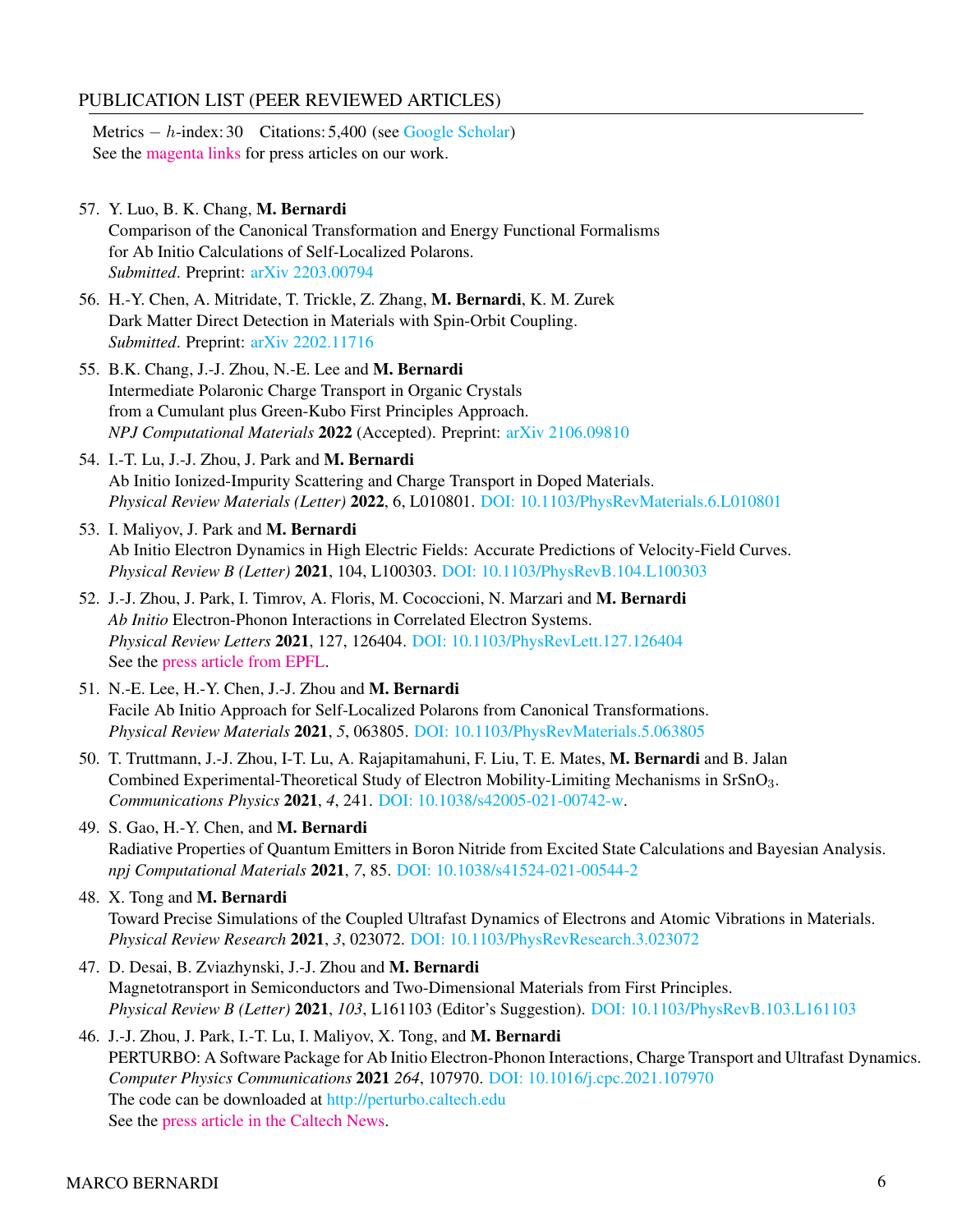- 45. V. Jhalani, J.-J. Zhou, J. Park, C.E. Dreyer, and M. Bernardi Piezoelectric Electron-Phonon Interaction from Ab Initio Dynamical Quadrupoles: Impact on Charge Transport in Wurtzite GaN. *Physical Review Letters* 2020, *125*, 136602. [DOI: 10.1103/PhysRevLett.125.136602](https://journals.aps.org/prl/abstract/10.1103/PhysRevLett.125.136602)
- 44. J. Park, J.-J. Zhou, V. Jhalani, C. E. Dreyer, and M. Bernardi Long-Range Quadrupole Electron-Phonon Interaction from First Principles. *Physical Review B* 2020, *102*, 125203. [DOI: 10.1103/PhysRevB.102.125203](https://journals.aps.org/prb/abstract/10.1103/PhysRevB.102.125203)
- 43. H.-Y. Chen, D. Sangalli, and M. Bernardi Exciton-Phonon Interaction and Relaxation Times from First Principles. *Physical Review Letters* 2020, *125*, 107401. [DOI: 10.1103/PhysRevLett.125.107401](https://journals.aps.org/prl/abstract/10.1103/PhysRevLett.125.107401)

# 42. M. Bernardi

Physical Origin of the One-Quarter Exact Exchange in Density Functional Theory. *J. Phys.: Condens. Matter* 2020, *32*, 385501. [DOI: 10.1088/1361-648x/ab9409](https://iopscience.iop.org/article/10.1088/1361-648X/ab9409)

- 41. N.-E. Lee, J.-J. Zhou, H.-Y. Chen, and M. Bernardi Ab Initio Electron-Two-Phonon Scattering in GaAs from Next-to-Leading Order Perturbation Theory. *Nature Communications* 2020, *11*, 1607. [DOI: 10.1038/s41467-020-15339-0](https://www.nature.com/articles/s41467-020-15339-0)
- 40. I.-T. Lu, J. Park, J.-J. Zhou, and M. Bernardi Ab Initio Electron-Defect Interactions using Wannier Functions. *npj Computational Materials* 2020, *6*, 17. [DOI: 10.1038/s41524-020-0284-y](https://www.nature.com/articles/s41524-020-0284-y)
- 39. J. Park, J.-J. Zhou, and M. Bernardi Spin-Phonon Relaxation Times in Centrosymmetric Materials from First Principles. *Physical Review B* 2020, *101*, 045202. [DOI: 10.1103/PhysRevB.101.045202](https://journals.aps.org/prb/abstract/10.1103/PhysRevB.101.045202)
- 38. J.-J. Zhou, and M. Bernardi Predicting Charge Transport in the Presence of Polarons: The Beyond-Quasiparticle Regime in SrTiO3. *Physical Review Research* 2019, *1*, 033138. [DOI: 10.1103/PhysRevResearch.1.033138](https://journals.aps.org/prresearch/abstract/10.1103/PhysRevResearch.1.033138) See the [press article in the Caltech News.](https://www.caltech.edu/about/news/how-electrons-break-speed-limit)
- 37. V. A. Jhalani, H.-Y. Chen, M. Palummo, and M. Bernardi Precise Radiative Lifetimes in Bulk Crystals from First Principles: The Case of Wurtzite GaN. *J. Phys.: Condens. Matter* 2019, *32*, 084001. [DOI: 10.1088/1361-648x/ab5563](https://iopscience.iop.org/article/10.1088/1361-648X/ab5563) Part of the [2019 Emerging Leaders in Condensed Matter.](https://iopscience.iop.org/journal/0953-8984/page/EmergingLeaders2019)
- 36. H.-Y. Chen, V. A. Jhalani, M. Palummo, M. Bernardi Ab Initio Calculations of Exciton Radiative Lifetimes in Bulk Crystals, Nanostructures and Molecules. *Physical Review B* 2019, *100*, 075135. [DOI: 10.1103/PhysRevB.100.075135](https://journals.aps.org/prb/abstract/10.1103/PhysRevB.100.075135)
- 35. I.-T. Lu, J.-J. Zhou, and M. Bernardi Efficient Ab Initio Calculations of Electron-Defect Scattering and Defect-Limited Carrier Mobility. *Physical Review Materials* 2019, *3*, 033804 (Editor's Suggestion). [DOI: 10.1103/PhysRevMaterials.3.033804](https://journals.aps.org/prmaterials/abstract/10.1103/PhysRevMaterials.3.033804)
- 34. A. J. Martinolich, C.-W. Lee, I-T. Lu, S. Bevilacqua, M. Preefer, M. Bernardi, A. Schleife and K. See Solid-State Divalent Ion Conduction in  $\text{ZnPS}_3$ *Chem. Mater.* 2019, *31*, 3652. [DOI: 10.1021/acs.chemmater.9b00207](https://pubs.acs.org/doi/abs/10.1021/acs.chemmater.9b00207)
- 33. J.-J. Zhou, O. Hellman and M. Bernardi Electron-Phonon Scattering in the Presence of Soft Modes and Electron Mobility in SrTiO<sub>3</sub> Perovskite from First Principles. *Physical Review Letters* 2018, *121*, 226603. [DOI: 10.1103/PhysRevLett.121.226603](https://link.aps.org/doi/10.1103/PhysRevLett.121.226603) See the [press article in the Caltech News.](https://www.caltech.edu/about/news/how-electrons-break-speed-limit)
- 32. L. Agapito, M. Bernardi Ab Initio Electron-Phonon Interactions Using Atomic Orbital Wavefunctions. *Physical Review B* 2018, *97*, 235146. [DOI: 10.1103/PhysRevB.97.235146](https://link.aps.org/doi/10.1103/PhysRevB.97.235146)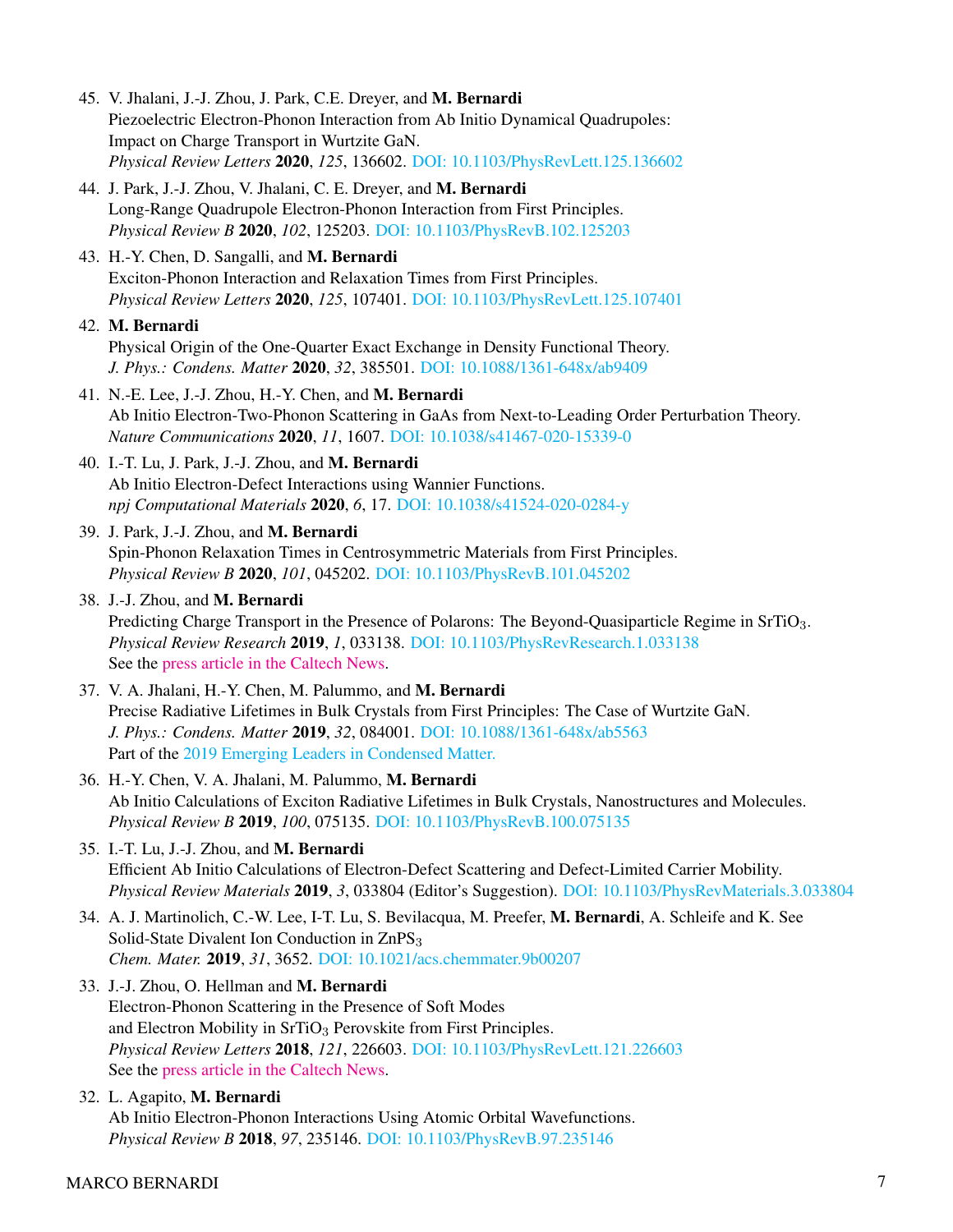- 31. H.-Y. Chen, M. Palummo, D. Sangalli and M. Bernardi Theory and Ab Initio Computation of the Anisotropic Light Emission in Monolayer Transition Metal Dichalcogenides. *Nano Letters* 2018, *18*, 3839. [DOI: 10.1021/acs.nanolett.8b01114](https://pubs.acs.org/doi/full/10.1021/acs.nanolett.8b01114)
- 30. K. Frohna, T. Deshpande, J. Harter, B. Barker, J. B. Neaton, S. G. Louie, O. Bakr, D. Hsieh and M. Bernardi Inversion Symmetry and Bulk Rashba Effect in Methylammonium Lead Iodide Perovskite Single Crystals. *Nature Communications* 2018, *9*, 1829. [DOI: 10.1038/s41467-018-04212-w](https://www.nature.com/articles/s41467-018-04212-w) See the [press article in the Caltech News.](http://www.caltech.edu/news/clues-solar-cell-efficiency-found-atomic-level-82586)
- 29. N.-E. Lee, J.-J. Zhou, L. Agapito and M. Bernardi Charge Transport in Organic Molecular Semiconductors from First Principles: The Band-Like Hole Mobility in a Naphthalene Crystal. *Physical Review B* 2018, *97*, 115203. [DOI: 10.1103/PhysRevB.97.115203](https://link.aps.org/doi/10.1103/PhysRevB.97.115203)
- 28. M. Bernardi and J. C. Grossman Photovoltaics: Advances in First Principles Modeling - Overview. *Handbook of Materials Modeling: Applications: Current and Emerging Materials* 2018, pages 1-8. [DOI: 10.1007/978-3-319-50257-1](https://doi.org/10.1007/978-3-319-50257-1_143-1) 143-1
- 27. V. Jhalani, J.-J. Zhou and M. Bernardi Ultrafast Hot Carrier Dynamics in GaN and its Impact on the Efficiency Droop. *Nano Letters* 2017, *17*, 5012. [DOI: 10.1021/acs.nanolett.7b02212](http://dx.doi.org/10.1021/acs.nanolett.7b02212) See the [press articles in the Caltech News](http://www.caltech.edu/news/microscopic-origin-efficiency-droop-leds-80436) and [phys.org](https://phys.org/news/2017-11-microscopic-efficiency-droop.html)
- 26. E. Najafi, V. Ivanov, A. Zewail and M. Bernardi Super-Diffusion of Excited Carriers in Semiconductors. *Nature Communications* 2017 *8*, 15177. [DOI: 10.1038/ncomms15177](https://www.nature.com/articles/ncomms15177) See the [press articles in the Caltech News](http://www.caltech.edu/news/hot-electrons-move-faster-expected-78694) and [phys.org](https://phys.org/news/2017-06-door-solid-state-devices-electrons.html)
- 25. I.-T. Lu and M. Bernardi Using Defects to Store Energy in Materials − a Computational Study. *Scientific Reports* 2017, *7*, 3403. [DOI: 10.1038/s41598-017-01434-8](https://www.nature.com/articles/s41598-017-01434-8)
- 24. J.-J. Zhou and M. Bernardi Ab Initio Electron Mobility and Polar Phonon Scattering in GaAs. *Physical Review B (Rapid Communication)* 2016, *94*, 201201. [DOI: 10.1103/PhysRevB.94.201201](https://link.aps.org/doi/10.1103/PhysRevB.94.201201)
- 23. M. Bernardi First-Principles Dynamics of Electrons and Phonons. *European Journal of Physics B* 2016, *89*, 239. [DOI: 10.1140/epjb/e2016-70399-4](https://doi.org/10.1140/epjb/e2016-70399-4)
- 22. M. Bernardi and J.C. Grossman Computer Calculations across Time and Length Scales in Photovoltaics. *Energy and Environmental Science* 2016, *9*, 2197. [DOI: 10.1039/C6EE01010E](http://dx.doi.org/10.1039/C6EE01010E)
- 21. J. Mustafa\*, M. Bernardi\*, J. B. Neaton, and S. G. Louie Ab Initio Electronic Relaxation Times and Transport in Noble Metals. *Physical Review B* 2016, *94*, 155105. (\*Equal Contributors). [DOI: 10.1103/PhysRevB.94.155105](https://link.aps.org/doi/10.1103/PhysRevB.94.155105)
- 20. M. Bernardi, M. Palummo, C. Ataca, and J. C. Grossman Optical and Electronic Properties of Two-Dimensional Layered Materials. *Nanophotonics* 2016, *6*, 111. [DOI: 10.1515/nanoph-2015-0030](https://doi.org/10.1515/nanoph-2015-0030)
- 19. M. Bernardi, J. Mustafa, J. B. Neaton, and S. G. Louie Theory and Computation of Hot Carriers Generated by Surface Plasmon Polaritons in Noble Metals. *Nature Communications* 2015, 6:7044. [DOI: 10.1038/ncomms8044](https://www.nature.com/articles/ncomms8044)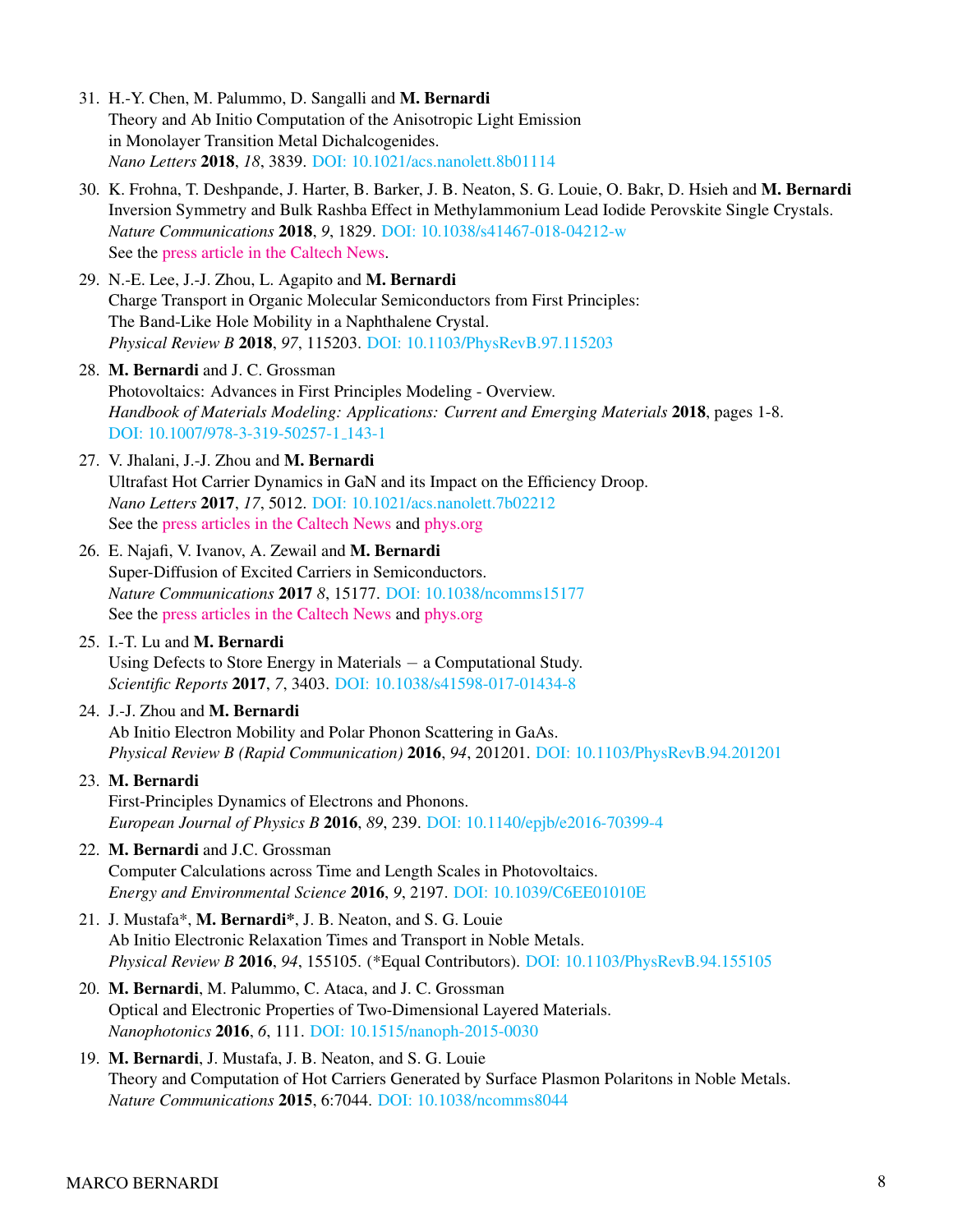- 18. M. Bernardi, D. Vigil-Fowler, C. S. Ong, J. B. Neaton, and S. G. Louie *Ab Initio* Study of Hot Electrons in GaAs. *Proc. Natl. Acad. Sci. USA* 2015, *112*, 5291. [DOI: 10.1073/pnas.1419446112](http://www.pnas.org/content/112/17/5291.abstract)
- 17. M. Palummo\*, M. Bernardi\*, and J. C. Grossman Exciton Radiative Lifetimes in Two-Dimensional Transition Metal Dichalcogenides. *Nano Letters* 2015, *15*, 2794. \*Equal contributors. [DOI: 10.1021/nl503799t](http://dx.doi.org/10.1021/nl503799t)
- 16. M. Bernardi, D. Vigil-Fowler, J. Lischner, J. B. Neaton, and S. G. Louie *Ab Initio* Study of Hot Carriers in the First Picosecond after Sunlight Absorption in Silicon. *Physical Review Letters* 2014, *112*, 257402. [DOI: 10.1103/PhysRevLett.112.257402](https://link.aps.org/doi/10.1103/PhysRevLett.112.257402) See the [feature articles in the Berkeley Lab News](http://newscenter.lbl.gov/2014/07/17/first-ab-initio-method-for-characterizing-hot-carriers/) and DOE−[BES highlights.](https://science.energy.gov/ascr/highlights/2016/bes-2016-06-n/)
- 15. F. Risplendi, M. Bernardi, G. Cicero, and J. C. Grossman Structure-Property Relations in Amorphous Carbon for Photovoltaics. *Applied Physics Letters* 2014, *105*, 043903. [DOI: 10.1063/1.4891498](http://dx.doi.org/10.1063/1.4891498)
- 14. M. Gong, T. A. Shastry, Y. Xie, M. Bernardi, D. Jasion, T. J. Marks, J. C. Grossman, S. Ren, and M. Hersam Polychiral Semiconducting Carbon Nanotube-Fullerene Solar Cells. *Nano Letters* 2014, *14*, 5308. [DOI: 10.1021/nl5027452](http://dx.doi.org/10.1021/nl5027452) See the [press article by Physics World](https://physicsworld.com/a/making-better-solar-cells-with-polychiral-carbon-nanotubes/)
- 13. A. El Ballouli, E. Alarousu, M. Bernardi, S. Aly, A. LaGrow, O. Bakr, and O. Mohammed Tunable Ultrafast Charge Transfer at the PbS Quantum Dot and PCBM Interface. *J. Am. Chem. Soc.* 2014, *136*, 6952. Cover article in JACS. [DOI: 10.1021/ja413254g](http://dx.doi.org/10.1021/ja413254g)
- 12. M. Bernardi, M. Palummo, and J. C. Grossman Extraordinary Sunlight Absorption and 1 nm-Thick Photovoltaics using 2D Monolayer Materials. *Nano Letters* 2013, *13*, 3664. [DOI: 10.1021/nl401544y](http://dx.doi.org/10.1021/nl401544y) See the [press articles by the MIT News](http://news.mit.edu/2013/thinner-solar-panels-0626) and [NERSC.](http://www.nersc.gov/news-publications/nersc-news/science-news/2013/2d-monolayers-could-yield-thinnest-solar-cells-ever/) Cited over 1300 times.
- 11. M. Bernardi and J. C. Grossman Optimal Sunlight Harvesting in Photovoltaics and Photosynthesis. *J. Phys. Chem. C* 2013, *117*, 26896. [DOI: 10.1021/jp4090348](http://dx.doi.org/10.1021/jp4090348)
- 10. P. V. Kumar, M. Bernardi, and J. C. Grossman The Impact of Functionalization on the Stability, Work Function and Photoluminescence of Graphene Oxide. *ACS Nano* 2013, *7*, 1638. [DOI: 10.1021/nn305507p](http://dx.doi.org/10.1021/nn305507p)
- 9. M. Bernardi, M. Palummo, and J. C. Grossman Semiconducting Monolayer Materials as a Tunable Platform for Excitonic Solar Cells. *ACS Nano* 2012, *6*, 10082. [DOI: 10.1021/nn303815z](http://dx.doi.org/10.1021/nn303815z)
- 8. M. Bernardi, J. Lohrman, P. Kumar, A. Kirkeminde, N. Ferralis, J. C. Grossman, and S. Ren Nanocarbon-Based Photovoltaics. *ACS Nano* 2012, *6*, 8896. [DOI: 10.1021/nn302893p](http://dx.doi.org/10.1021/nn302893p) See the [press articles in Scientific American](https://www.scientificamerican.com/article/carbon-emerges-as-new-solar-power-material/) and [Nanowerk](https://www.nanowerk.com/spotlight/spotid=26834.php)
- 7. M. Bernardi, M. Palummo, and J. C. Grossman Optoelectronic Properties and Excitons in Hybridized Boron Nitride and Graphene Hexagonal Monolayers. *Physical Review Letters* 2012, *108*, 226805. [DOI: 10.1103/PhysRevLett.108.226805](https://link.aps.org/doi/10.1103/PhysRevLett.108.226805)
- 6. M. Bernardi, N. Ferralis, J. H. Wan, R. Villalon, and J. C. Grossman Solar Energy Generation in Three Dimensions. *Energy and Environmental Science* 2012, *5*, 6880. [DOI: 10.1039/c2ee21170j](http://dx.doi.org/10.1039/C2EE21170J) See the [press articles in the the MIT News](http://news.mit.edu/2012/three-dimensional-solar-energy-0327) and [Technology Review.](https://www.technologyreview.com/s/426381/how-3-d-photovoltaics-could-revolutionize-solar-power/) Also featured in the [Wired magazine](https://www.wired.co.uk/article/solar-cell-towers) and tens of media outlets.